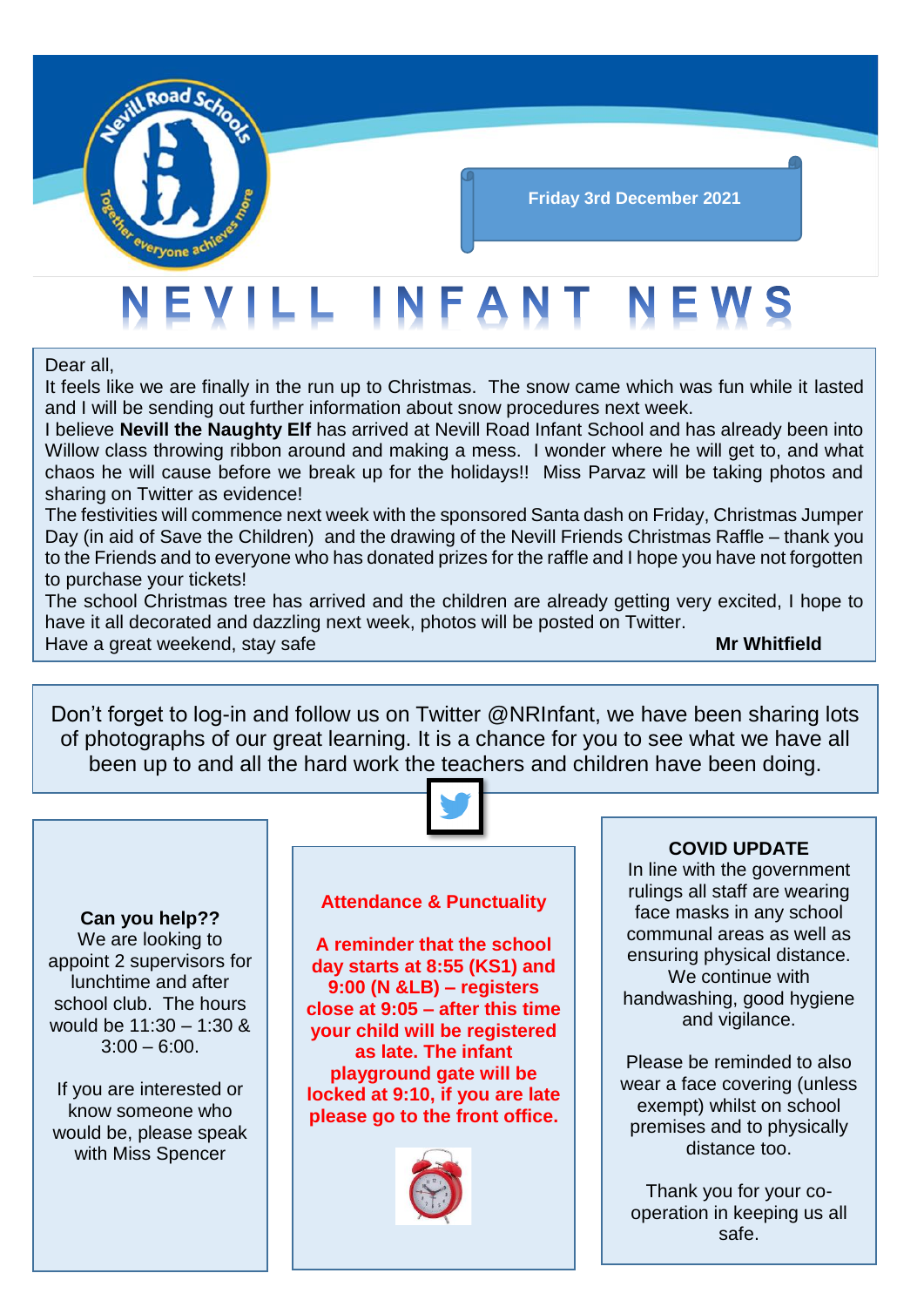

# **Monster Phonics**

There is a free parent session on Monster Phonics, a scheme we use in school to support learning sounds and early reading. They are hosting this session on Thursday  $9<sup>th</sup>$  8pm – book via **[https://www.eventbrite.co.uk/e/parent-webinar-phonics-explained-how-to-help-your-child-with](https://www.eventbrite.co.uk/e/parent-webinar-phonics-explained-how-to-help-your-child-with-phonics-tickets-182583481107)[phonics-tickets-182583481107](https://www.eventbrite.co.uk/e/parent-webinar-phonics-explained-how-to-help-your-child-with-phonics-tickets-182583481107)**

# **Sending learning home**

We have had a few parents ask for work to be sent home when a child is ill.

We will only send work home for periods of COVID-related **isolation** or for non-illness related **recovery** i.e. post-surgery; if your child is unwell, they need time to get better without the extra pressure of completing work– we will catch them up with missed learning when they return.

# **Special**

# Headteacher Awards

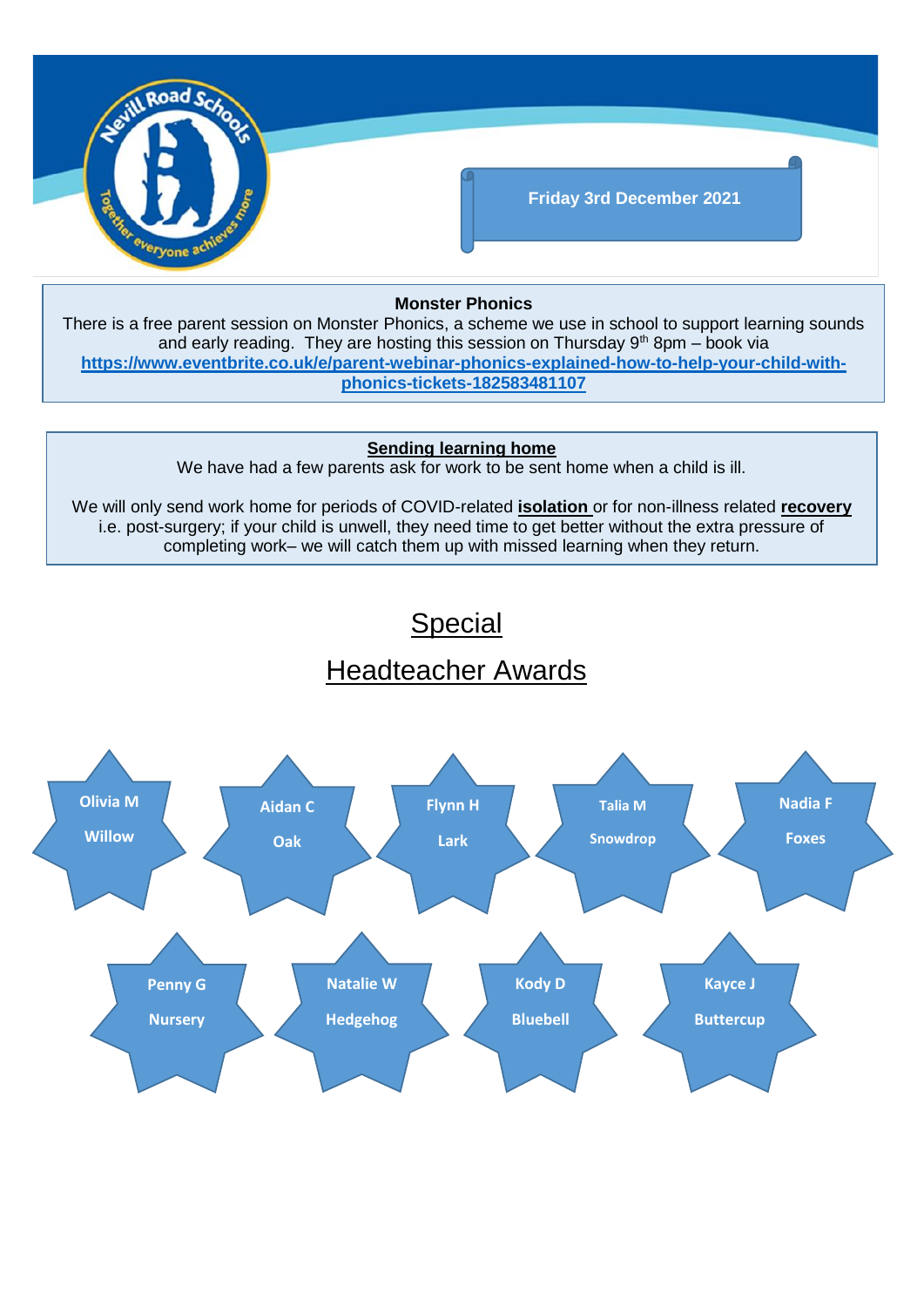

# **A L L T H I N G S C H R I S T M A S …**

Christmas Card Post Boxes are now in classes so start writing!

Christmas Jumper Day in aid of Save The Children is Friday  $10<sup>th</sup> - a$  suggested donation is 50p

Christmas Raffle Draw will take place live (online) on Friday  $10<sup>th</sup>$  – some fabulous prizes are being donated … THANK YOU!

The Sponsored Santa Dash will be happening on Friday 10<sup>th</sup> December

School Christmas Dinner followed by Christmas Parties 17<sup>th</sup> December – we will send home a decorated bag for a few party food items to be brought in. Please remember we are strictly a no nut / no nut-product school and the food will not be shared with others. If children wish to wear their party clothes / non-uniform that day feel free to make it as 'Christmassy' as you wish!

# **Stockport Holiday Support Vouchers**

Stockport Council are pleased to announce that families of school-age children who are eligible for income-based Free School Meals and those in early years with equivalent eligibility, will receive vouchers to the value of £30 per child to cover the Christmas holidays. The vouchers are to help with the cost of food and essential utilities and other essential living costs.

Families do not need to do anything to apply and will automatically receive a voucher for any child for who they have claimed income-based free school meals. Vouchers will only be sent to families who had a claim on or before 3 December 2021.

If you are eligible but have not received your voucher, be sure to check your spam/junk folders. If you still cannot find your voucher, visit [www.stockport.gov.uk/free-school-meals/holiday-support-voucher](http://www.stockport.gov.uk/free-school-meals/holiday-support-voucher) for more information.

For families where the council holds an email address, will receive an electronic voucher via the Post Office. For those where the council does not hold an email address, will be sent an Aldi supermarket voucher in the post

Vouchers will be sent out on, or before 16 December and will be valid for 1 month.

# **Other support available:**

## **Holiday Activities**

This Christmas holiday, there will be free and fun holiday activities and food for school-age children who are in receipt of means tested free school meals. To find out more visit[: https://www.stockport.gov.uk/haf.](https://eur01.safelinks.protection.outlook.com/?url=https%3A%2F%2Fwww.stockport.gov.uk%2Fhaf&data=04%7C01%7Cjaime.scowcroft%40stockport.gov.uk%7C80dd261b6f9b438d615f08d9b3470e34%7Ca05ef69e61494fbaa40cdf338810f644%7C0%7C0%7C637737940024379413%7CUnknown%7CTWFpbGZsb3d8eyJWIjoiMC4wLjAwMDAiLCJQIjoiV2luMzIiLCJBTiI6Ik1haWwiLCJXVCI6Mn0%3D%7C3000&sdata=CA4Dt8BO8p0DBsY1b%2BjW6Wi3%2FPbY3CNHJsEL1QQ2ilY%3D&reserved=0) If you need help to find information or to sign up for clubs and activities, please email [HAF@stockport.gov.uk.](mailto:HAF@stockport.gov.uk)

## **Your Local Pantry scheme**

The Your Local Pantry scheme by Stockport Homes helps people access affordable food from 5 locations across the borough. Memberships range from standard (£3.50 per week) to family (£6.50 per week). In return members can collect a prepackaged food bag of 10 items (standard) or 20 items (family) and includes a mixture of non-perishable items alongside fresh fruit and vegetables, chilled and frozen items. Over Christmas, the Pantry are offering members bonus food items in addition to their usual shop including fruit, veg and Christmas meal packs. Brinnington, Mottram Street and Bridgehall Pantries will also be open on 30th Dec from 10am - 1pm for any pantry member to access. For more information and to sign up, visit [www.yourlocalpantry.co.uk.](http://www.yourlocalpantry.co.uk/)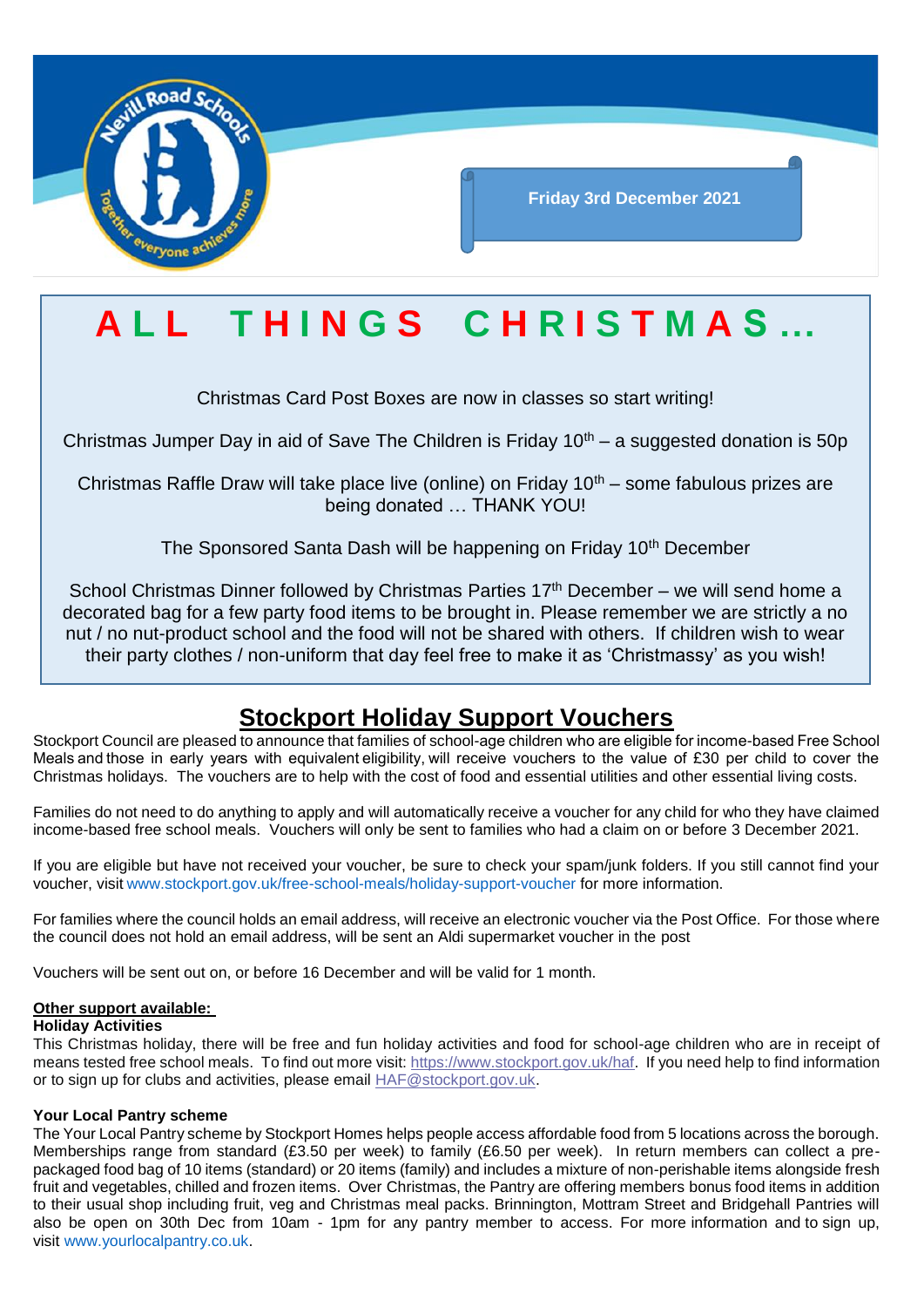

### **Stockport Council Support Fund**

If you're a Stockport resident, you can apply to Support Funds for help such as a food bank referral; help to find items that you may need in your home (cooker, fridge, washing machine); gas and electricity top up for prepaid meters; help paying your Council Tax; payment of a shortfall in rent; or help to apply to a charity or trust fund. For more information and to apply for help visit: [https://www.stockport.gov.uk/financial-support-in-a-crisis.](https://www.stockport.gov.uk/financial-support-in-a-crisis)

#### **Advice and Support**

Additional support and advice can be found at:<https://www.stockport.gov.uk/topic/money-advice-and-support-coronavirus>

#### **Health Start Vouchers**

Families who have a child under the age of 4 or are pregnant, you may also be eligible for further support through the NHS Healthy Start Scheme. More information can be found at [www.healthystart.nhs.uk.](http://www.healthystart.nhs.uk/) You can also ask a midwife or health visitor for help or phone the Healthy Start helpline on 0345 607 6823.

#### **Foodbanks**

To request a food bank referral, contact Stockport Citizens Advice on 0808 278 7803.

#### **Stockport Council Welfare Rights Team**

A team of experienced specialist advisers can represent you at benefits appeals or if you have a problem with your benefits. For more information, visit: [https://www.stockport.gov.uk/help-with-benefit-appeals.](https://www.stockport.gov.uk/help-with-benefit-appeals) If you need any help completing the form, you can contact the Welfare Rights Team by email at [welfare.rights@stockport.gov.uk](mailto:welfare.rights@stockport.gov.uk) or by calling 0161 217 6003.

#### *If you need help getting online, contact the DigiKnow Helpline on 07537 127095.*

## **CHRISTMAS HOLIDAY VOUCHER SCHEME**

**If your children receive income-based Free School Meals, then you're eligible for holiday vouchers this Christmas to help with the cost of food and essential utilities and other essential living costs.**

**Each eligible child will receive a £30 voucher to help cover the cost of food, fuel and other winter essentials. Email vouchers can be redeemed at any Post Office location. Be sure to check your email for your voucher. Don't forget to check your spam, folders too!**

**If you do not have an email address registered with the council, you'll receive an Aldi voucher in the post instead.**